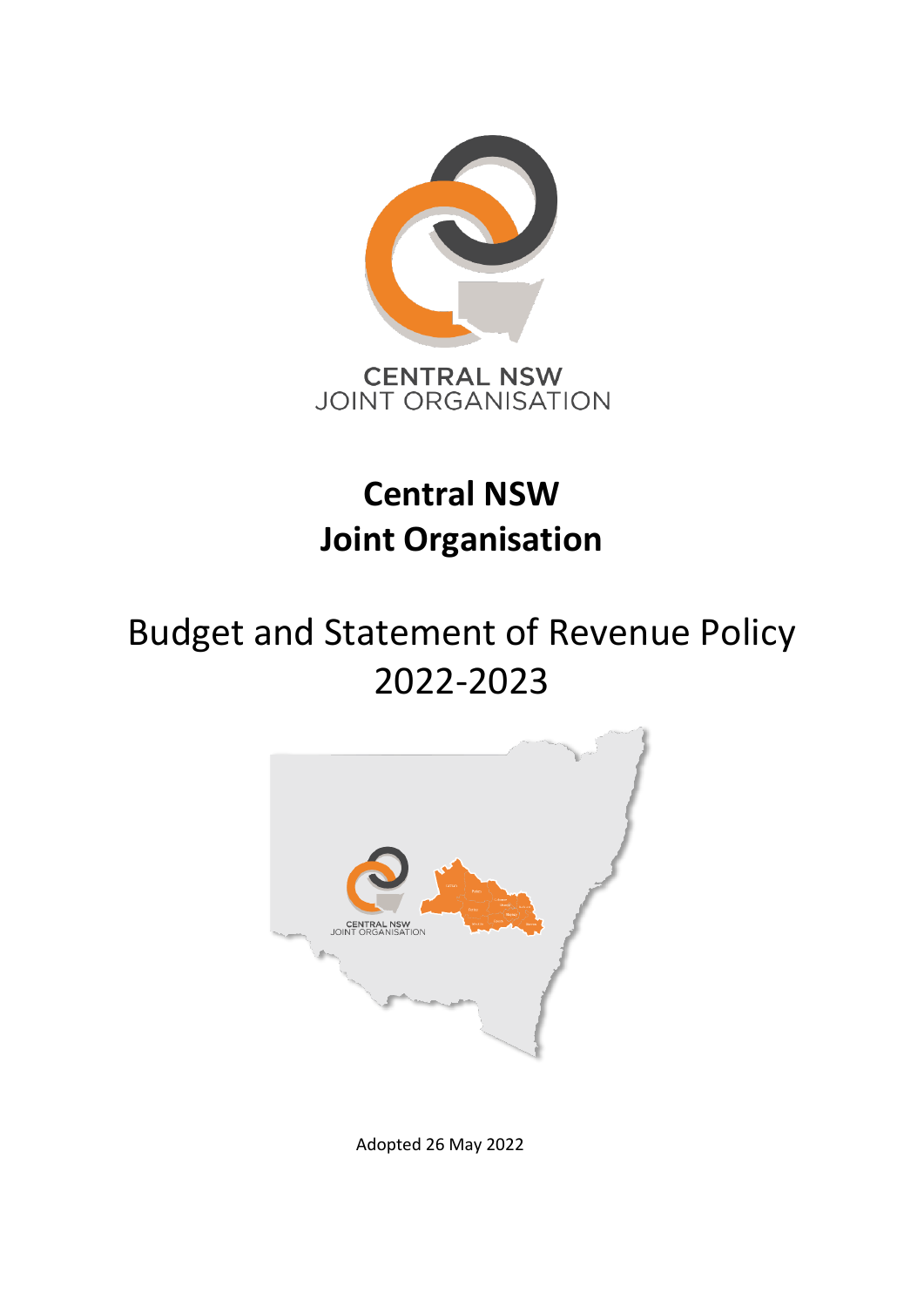## **Contents**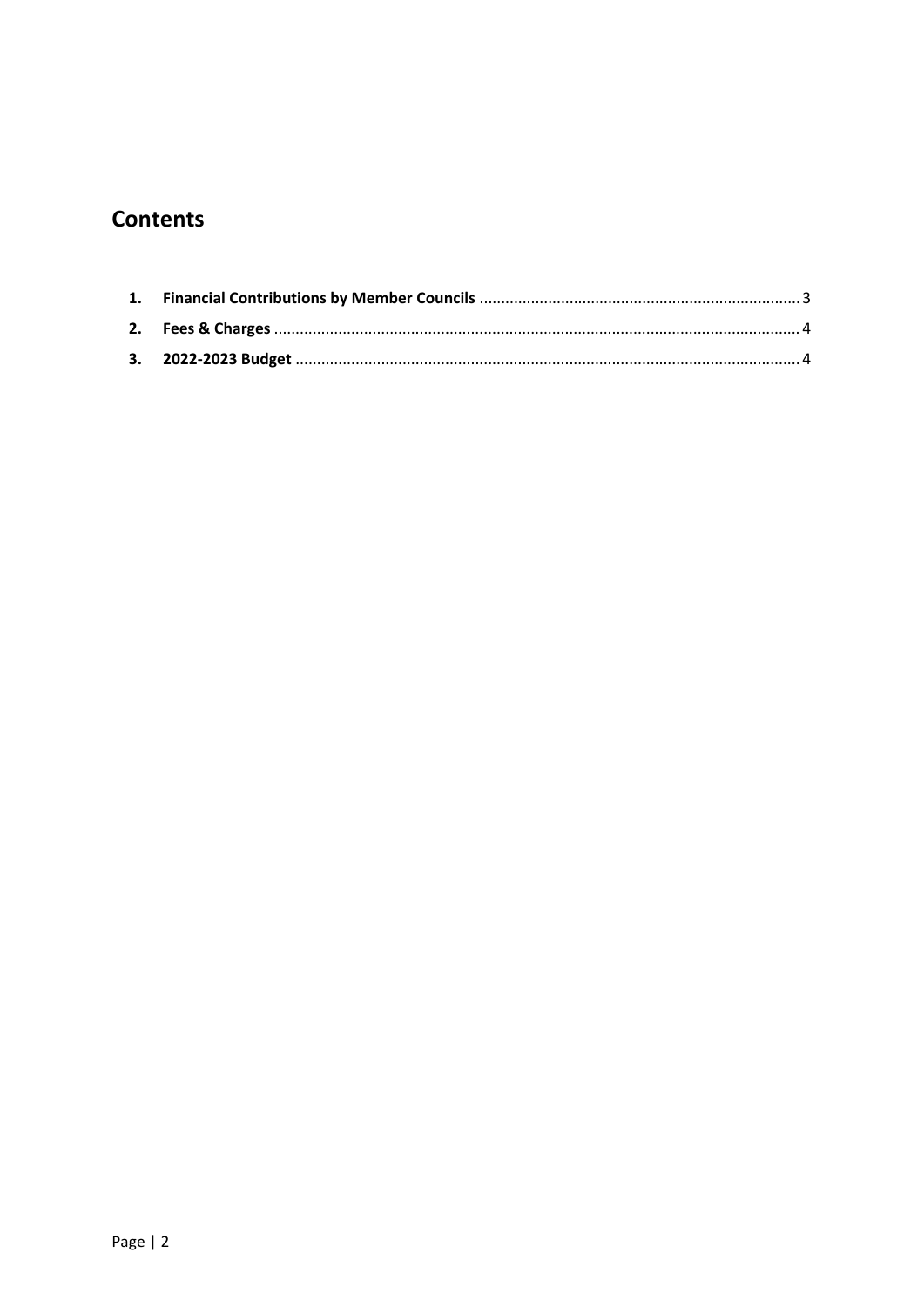## **Budget and Statement of Revenue Policy 2022-2023**

The Central NSW Joint Organisation's revenue and accounting policies are kept in accordance with the Australian Accounting Standards Board. CNSWJO abides by the:

- *Local Government Act (1993)*
- *Local Government (General Regulation 2005)*
- *Local Government Code of Accounting Practice & Financial Reporting*

#### <span id="page-2-0"></span>**1. Financial Contributions by Member Councils**

Financial contributions by member Councils fall into two categories. Firstly, membership fees are levied from all member councils in order to perform the principal functions of delivering on strategic regional priorities, regional leadership and intergovernmental cooperation. The second category is for optional contributions from participating councils for a program of other functions enhancing strategic capacity and direct service delivery. Strategic work by the Joint Organisation will determine the nature of this program.

As outlined in its Charter, the Central NSW Joint Organisation (CNSWJO) member councils must contribute financially based on the following methodology:

- a. The annual financial contribution required to be made by each Member Council is to consist of:
	- i. base fee of the same amount for each Member Council; and
	- ii. a capitation fee [based on the population number drawn from ABS census figures].
- b. The annual financial contribution required to be made by each Associate Member is to be based on a methodology adopted by the Board.
- c. The amount of the base fee, capitation fee and financial contribution by Associate Members for a financial year is to be determined prior to the start of that year by Resolution of the Board.

For 2022-2023, contributions from member councils of the Joint Organisation of \$809,799 has been determined with the following breakdown:

- Membership & Administration: \$309,568
- Membership of various programs: \$500,231 (Operational, CNSWJO Water Utilities' Alliance, Tourism & Western Region Academy of Sport)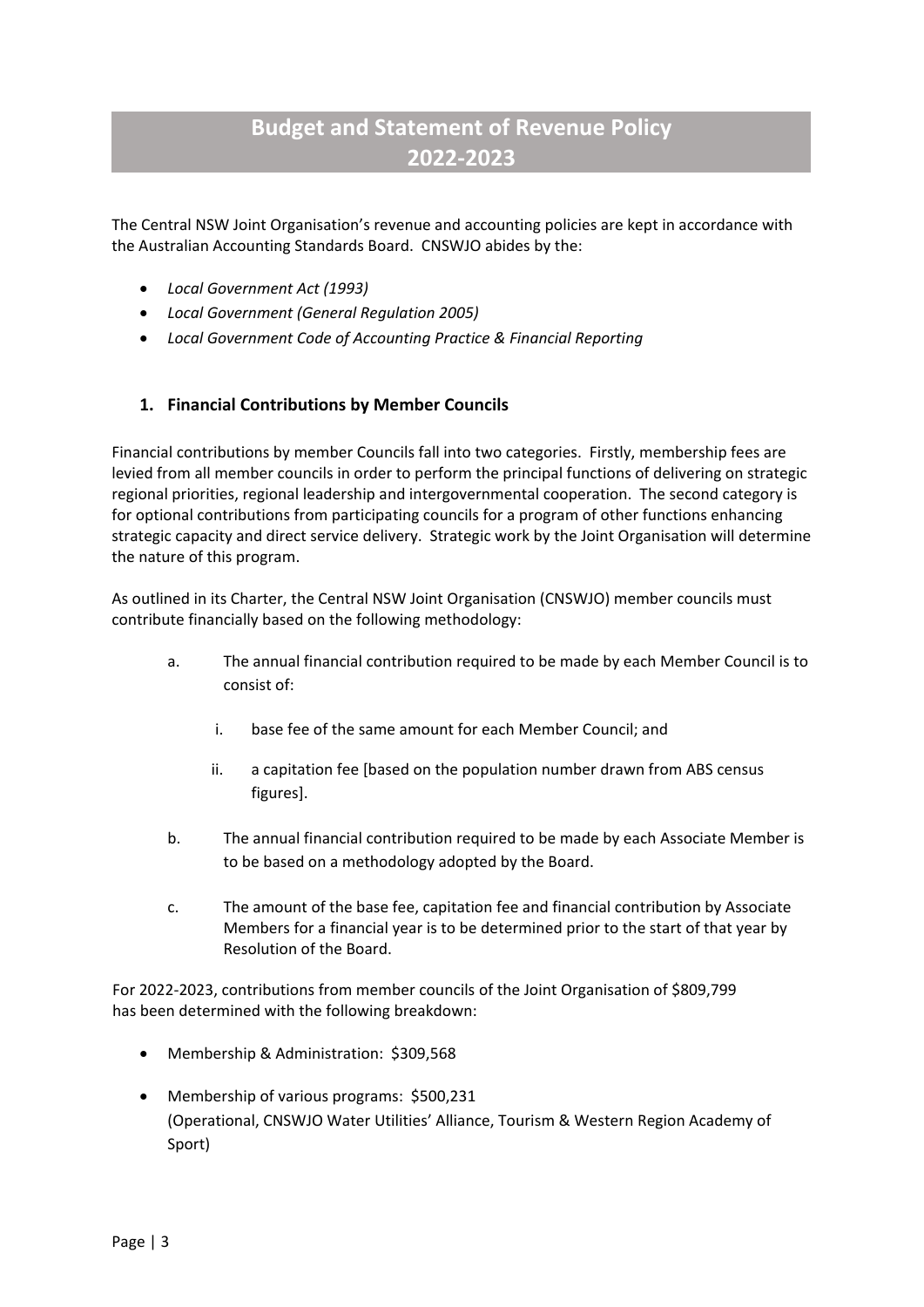#### <span id="page-3-0"></span>**2. Fees & Charges**

Under the Local Government Act 1993, the CNSWJO may charge and recover an approved fee for its services.

CNSWJO must consider the following when establishing approved fees:

- The cost of provision of the service
- Recommended prices suggested by outside bodies
- The importance of the service
- Legislation that regulates certain fees
- Goods & Services Tax legislation.

#### <span id="page-3-1"></span>**3. 2022-2023 Budget**

I

### **Central NSW Joint Organisation Budget 2022/2023**

|                                            | <b>Budget</b><br>2022/2023 |
|--------------------------------------------|----------------------------|
| <b>Income</b>                              |                            |
| <b>CNSWJO Membership Fees</b>              | 309,568                    |
| <b>CWUA Best Practice Program</b>          | 280,694                    |
| <b>CNSWJO Regional Tourism Group</b>       | 102,691                    |
| <b>CNSWJO Operational Membership</b>       | 107,270                    |
| <b>WRAS</b>                                | 9,576                      |
|                                            | \$809,799                  |
|                                            |                            |
| <b>CWUA - Smart Approved Watermark</b>     | 19,767                     |
|                                            | \$19,767                   |
| HR - Regional Training Service Income      | 200,000                    |
| HR - Online Training & Other HR Modules    | 176,636                    |
|                                            | \$376,636                  |
|                                            |                            |
| <b>Management Fees from Contracts</b>      | 150,000                    |
| Management Fee from LGP                    | 70,000                     |
|                                            | \$220,000                  |
| Copyright Licence                          | 20,000                     |
| Vehicle Lease Back EO                      | 4,600                      |
| Vehicle Lease Back CWUA                    | 5,700                      |
| Vehicle Lease Back Operational Program Mgr | 5,000                      |